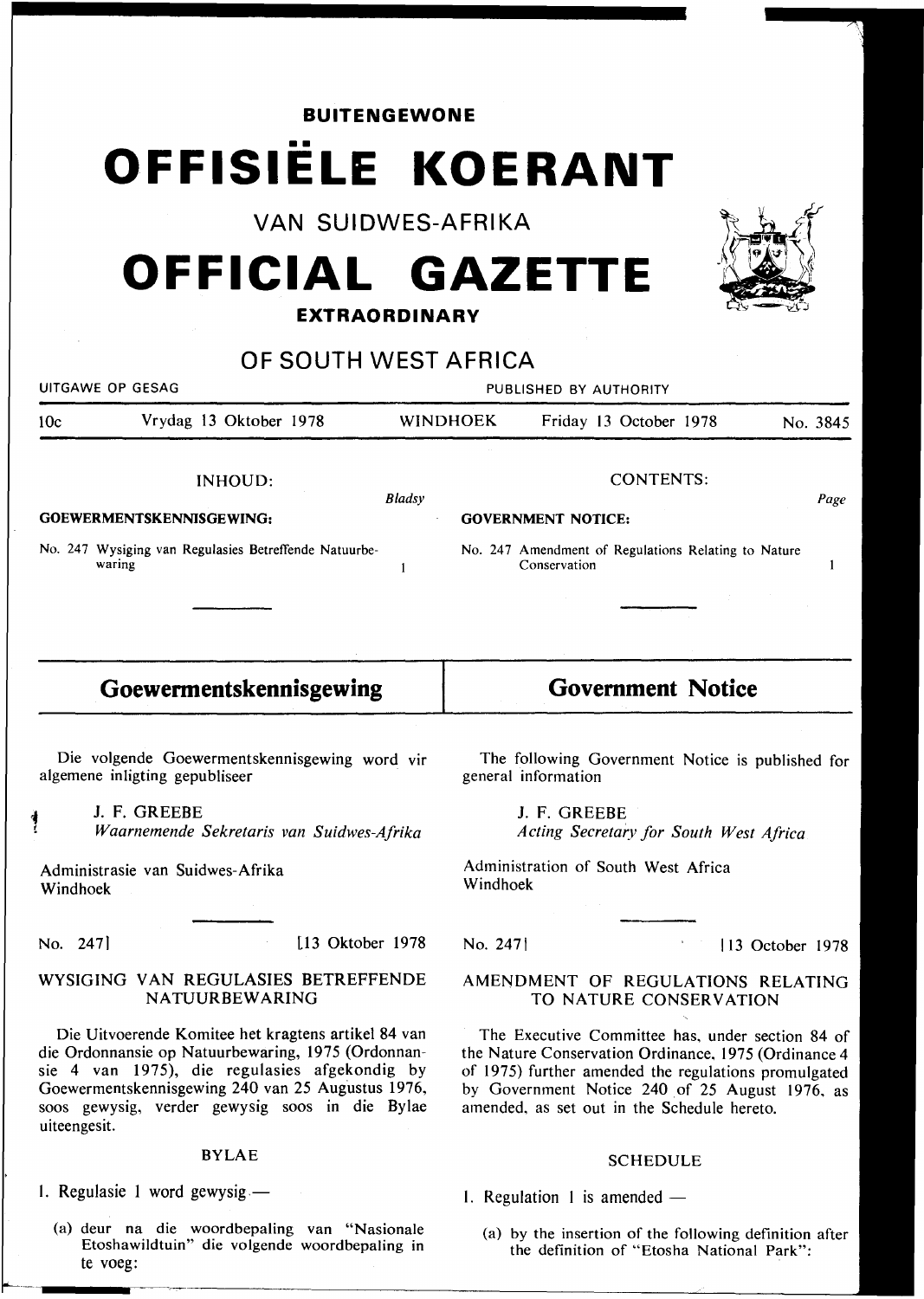" "oeseenheid" 'n motorvoertuig wat vir die doeleindes van 'n nagoes gebruik word en beman word deur minstens -

- (i) 'n gelisensieerde motorbestuurder;
- (ii) 'n skut; en
- (iii) minstens een lighanteerder;"; en
- (b) deur die woordbepaling van "wildoesspan" deur die volgende woordbepaling te vervang.

""wildoesspan" 'n wildoesspan wat ingevolge hierdie regulasies as sodanig geregistreer is of voorlopig geregistreer is;".

2. Hoofstuk XII word deur die volgende hoofstuk vervang:

#### " HOOFSTUK XII

#### JAG IN DIE NAG VIR KOMMERSIËLE DOELEINDES

119. Die eienaar of huurder van 'n plaas of 'n stuk  $grond$  —

- (a) wat wild of wildsvleis afkomstig van sodanige plaas mag verkoop -
	- (i) uit hoofde van die bepalings van artikel 47 van die Ordonnansie; of
	- (ii) uit hoofde van toestemming wat die Uitvoerende Komitee ingevolge die bepalings van artikel 47 van die Ordonnansie aan hom verleen het; en
- (b) aan wie die Uitvoerende Komitee ingevolge artikel 38 van die Ordonnansie toestemming verleen het om ten minste 50 stuks kleinwild of ten minste 20 stuks grootwild gedurende die nag te jag;

mag, behoudens enige andersluidende voorwaarde deur die Uityoerende Komitee opgelê, 'n wildoesspan wat ingevolge hierdie regulasies geregistreer of voorlopig geregistreer is, in diens neem om bedoelde wild vir of namens hom aldus te jag: Met dien verstande dat at daardie wild aldus gejag moet word binne die tydperk wat deur die Direkteur bepaal en in die toestemming bedoel in paragraaf (b) vermeld word.

120. (I) Enige groep persone wat voornemens is om as 'n wildoesspan op te tree kan by die Uitvoerende Komitee aansoek doen om registrasie as 'n wildoesspan

" "cropping unit" means a motor vehicle used for the purpose of night cropping and manned by at least  $-$ 

- (i) a licensed motor driver;
- (ii) a marksman; and
- (iii) at least one light operator;"; and
- (b) by the substitution for the definition of "game cropping team" of the following definition:

""game cropping team" means a game cropping team registered or provisionally registered in terms of this regulation:".

2. The following chapter replaces Chapter XII:

#### "CHAPTER XII

HUNTING AT NIGHT FOR COMMERCIAL **PURPOSES** 

119. The owner or lessee of a farm or piece of  $land$ 

- (a) who may sell game or game meat coming from such farm -
	- $(i)$  owning to the provisions of section 47 of the Ordinance; or
	- (ii) owing to permission granted to him by the Executive Committee by virtue of the provisions of section 47 of the Ordinance; and
- (b) to whom the Executive Committee has, by virtue of section 38 of the Ordinance, granted permission to hunt at least 50 head of small game or at least 20 head of big game;

may, subject to any provision to the contrary imposed by the Executive Committee, employ a game cropping team registered or provisionally registered by virtue of these regulations to hunt the said game for him or on his behalf: Provided that all such game be thus hunted within the time determined by the Director and mentioned in the permission referred to in paragraph (b).

120. (I) Any group of persons intending to act as a game cropping team may apply to the Executive Committee to be registered as a game cropping team.

j  $\mathbf{i}$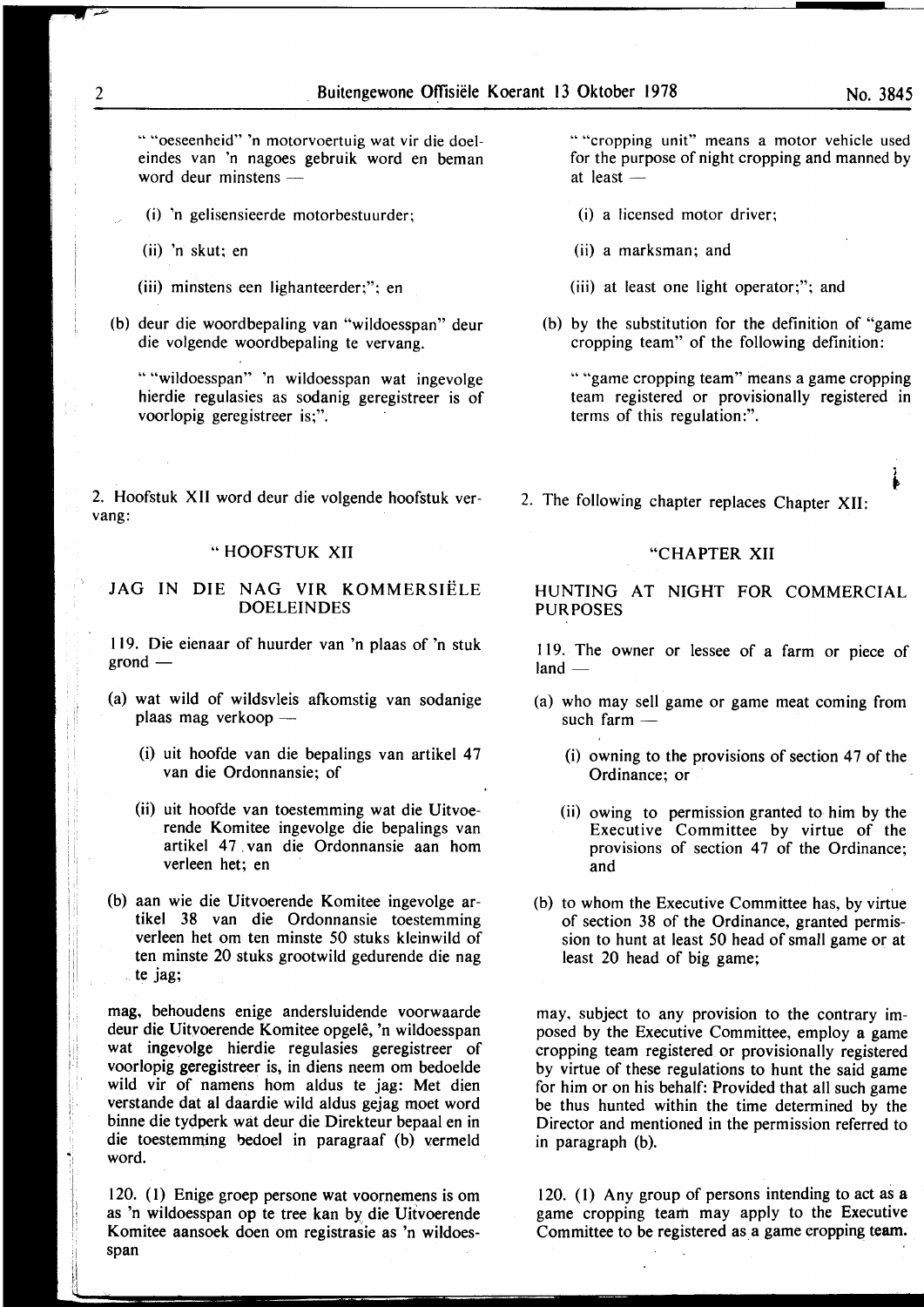3

 $(2)$  In sodanige aansoek moet —

- $(a)$  vermeld word  $-$ 
	- (i) die name van al die persone in sodanige groep wat voornemens is om as skuts en die name van at die persone· in sodanige groep wat voornemens is om as lighanteerders op te tree:
	- (ii) die naam van die persoon wat bedoelde groep persone uit hut geledere as spanleier aangewys het; en
	- (iii) die naam van die persoon wat bedoelde groep persone uit hut geledere as assistentspanleier aangewys het: Met dien verstande dat indien bedoelde groep uit 6 of meer oeseenhede bestaan, die naam van 1 addisionele assistent-spanleier vir elke volle 3 oeseenhede meer as 3 aldus vermeld moet word; en
- (b) besonderhede verstrek word ten opsigte van  $-$ 
	- (i) die voertuie waaroor beskik word;
	- (ii) die gelisensieerde motorbestuurders waaroor vir sodanige voertuie beskik word;
	- (iii) die vuurwapens waaroor beskik word, met besondere vermelding van die dryfkrag van elke sodanige vuurwapen en die vergrotingsvermoë van die teleskoop waarmee sodanige vuurwapen toegerus is; en
	- (iv) die ligte waaroor beskik word.

i '

(3) Sodanige aansoek moet deur die persoon wat as spanleier aangewys is, onderteken word en moet by die Direkteur ingedien word.

121. (1) Die Uitvoerende Komitee kan enige aansoek ingevolge regulasie 120 na goeddunke weier of die groep persone wat aldus aansoek doen voorlopig as 'n wildoesspan registreer: Met dien verstande dat die Uitvoerende Komitee nie enige groep persone voorlopig as 'n wildoesspan registreer nie tensy die Uitvoerende Komitee oortuig is dat sodanige groep persone-

- (a) uit minstens 3 oeseenhede bestaan; en
- (b) oor 'n geskikte spanleier beskik; en
- (c) oor 'n geskikte motorvoertuig vir elke skut beskik; en
- (d) oor 'n gelisensieerde motorbestuurder vir elke sodanige motorvoertuig beskik; en

/

- (2) In such application  $-$
- (a) must be stated  $-$ 
	- (i) the names of all the persons in such a group who intend acting as marksmen and the names of all the persons in such a group who intend acting as light operators;
	- (ii) the name of the person nominated by such group of persons from their midst to be team leader; and
	- (iii) the name of the person nominated by such group of persons from their midst to be assistant team leader : Provided that, should the said group consist of 6 or more cropping units, the name of I additional assistant team leader for each full 3 cropping units more than 3 shall be thus stated; and
- (b) details must be supplied in respect of  $-$ 
	- (i) vehicles which are available;
	- (ii) the licensed motor drivers available to drive such vehicles;
	- (iii) the available firearms, with special mention of the velocity of each such firearm and the magnifying ability of the telescope with which such firearm has been fitted; and

(iv) the lights which are available.

(3) Such application must be signed by the person nominated as team leader and must be submitted to the Director.

121. (1) The Executive Committee may refuse any application by virtue of regulation 120 as it deems fit, or provisionally register as a game cropping team the group of persons making such application: Provided that the Executive Committee does not provisionally register any group of persons as a game cropping team unless it is satisfied that such a group of per $sons$ -

- (a) consists of at least 3 cropping units; and
- (b) has at its disposal a suitable team leader; and
- (c) has at its disposal a suitable motor vehicle for each marksman; and
- (d) has at its disposal a licensed motor driver for each such motor vehicle; and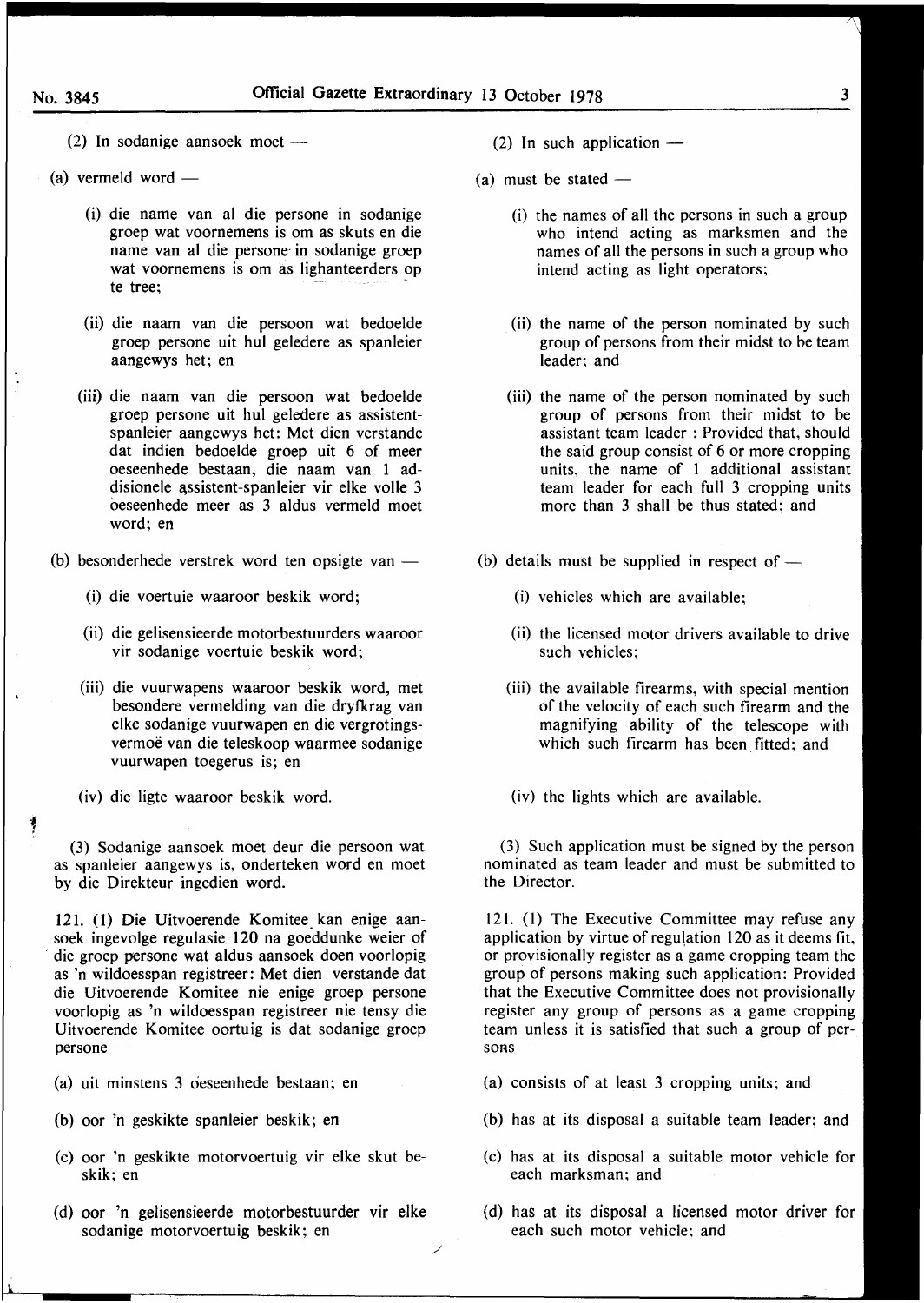- (e) vir elke skut beskik oor 'n vuurwapen  $-$ 
	- (i) waarvan die koeel by die bek van die loop 'n dryfkrag het wat voldoen aan die bepalings van artikel 42 van die Ordonnansie; en
	- (ii) wat toegerus is met 'n teleskoop wat minstens 4 maal vergroot; en
- (0 vir elke skut beskik oor minstens een skietlamp van minstens *55* watt wat sy lig doeltreffend kan konsentreer tot op 'n afstand van minstens 200 meter; en
- (g) vir elke voertuig bedoel in paragraaf (c) beskik oor 'n los amberkleurige flikkerlig wat, wanneer daar gejag word, op so 'n wyse aan die voertuig vertoon kan word dat dit van aile kante sigbaar is.

(2) Die Direkteur reik aan elke wildoesspan wat voorlopig geregistreer word ingevolge hierdie regulasie 'n voorlopige registrasiesertifikaat uit waarin -

- (a) die name van die spanleier en elke assistentspanleier van sodanige wildoesspan;
- (b) die naam van elke skut in sodanige wildoesspan;
- (c) die naam van elke lighanteerder in sodanige wildoesspan; en
- (d) die tydperk, ingevolge subregulasie (3) bepaal, waarvoor sodanige voorlopige registrasie geldig is,

vermeld word.

(3) 'n Voorlopige registrasie ingevolge hierdie regulasie is geldig vir die tydperk wat die Uitvoerende Komitee bepaal: Met dien verstande dat enige tydperk aldus bepaal nie 2 maande mag oorskry nie.

(4) Elke registrasie kragtens hierdie regulasie is onderworpe aan die voorwaarde dat die wildoesspan wat aldus geregistreer is, slegs onder toesig van 'n natuurbewaarder mag optree wanneer hy wild ingevolge hierdie Hoofstuk jag.

122. (1) Die Uitvoerende Komitee laat elke wildoesspan wat voorlopig geregistreer is ingevolge regulasie 121, voor die verstryking van die geldigheid van sodanige voorlopige registrasie toets ten einde te bepaal of sodanige wildoesspan en die skuts en lighanteerders daarin, voldoen aan die vereistes vir registrasie ingevolge hierdie regulasies.

- (e) for every marksman has at its disposal a fire $arm =$ 
	- (i) of which the bullet has, at the mouth of the barrel, a velocity which complies with the provisions of section 42 of the Ordinance; and
	- (ii) which has been fitted with a telescope which magnifies at least 4 times; and
- (f) for every marksman has at its disposal at least one shooting lamp of at least 55 watts which can concentrate its light efficiently up to a distance of at least 200 metres; and
- (g) for every vehicle referred to in paragraph (c), has at its disposal a separate amber-coloured flashing-light which, when hunting is in progress, can be displayed on the vehicle in such a way that it is visible from all sides.

(2) To every game cropping team which is provisionally registered by virtue of this regulation, the Director issues a provisional registration certificate in which  $-$ 

- (a) the names of the team leader and every assistant team leader of such game cropping team;
- (b) the name of every marksman in such game cropping team;
- (c) the name of every light operator in such game cropping team; and
- (d) the period of time, determinded by virtue of subregulation (3), for which such provisional registration is valid,

are stated.

(3) A provisional registration by virtue of this regulation is valid for the period which is determined by the Executive .Committee: Provided that any period thus determined shall not exceed 2 months.

(4) Every registration under this regulation is subject to the condition that the game cropping team which has been registered as such may act only under the supervision of a nature conservator when hunting game by virtue of this Chapter.

122. (I) The Executive Committee has every game cropping team which has been provisionally registered by virtue of regulation 121 tested before termination of the validity of such provisional registration in order to determine whether such game cropping team and the marksmen and light operators in it meet the conditions for registration by virtue of these regulations.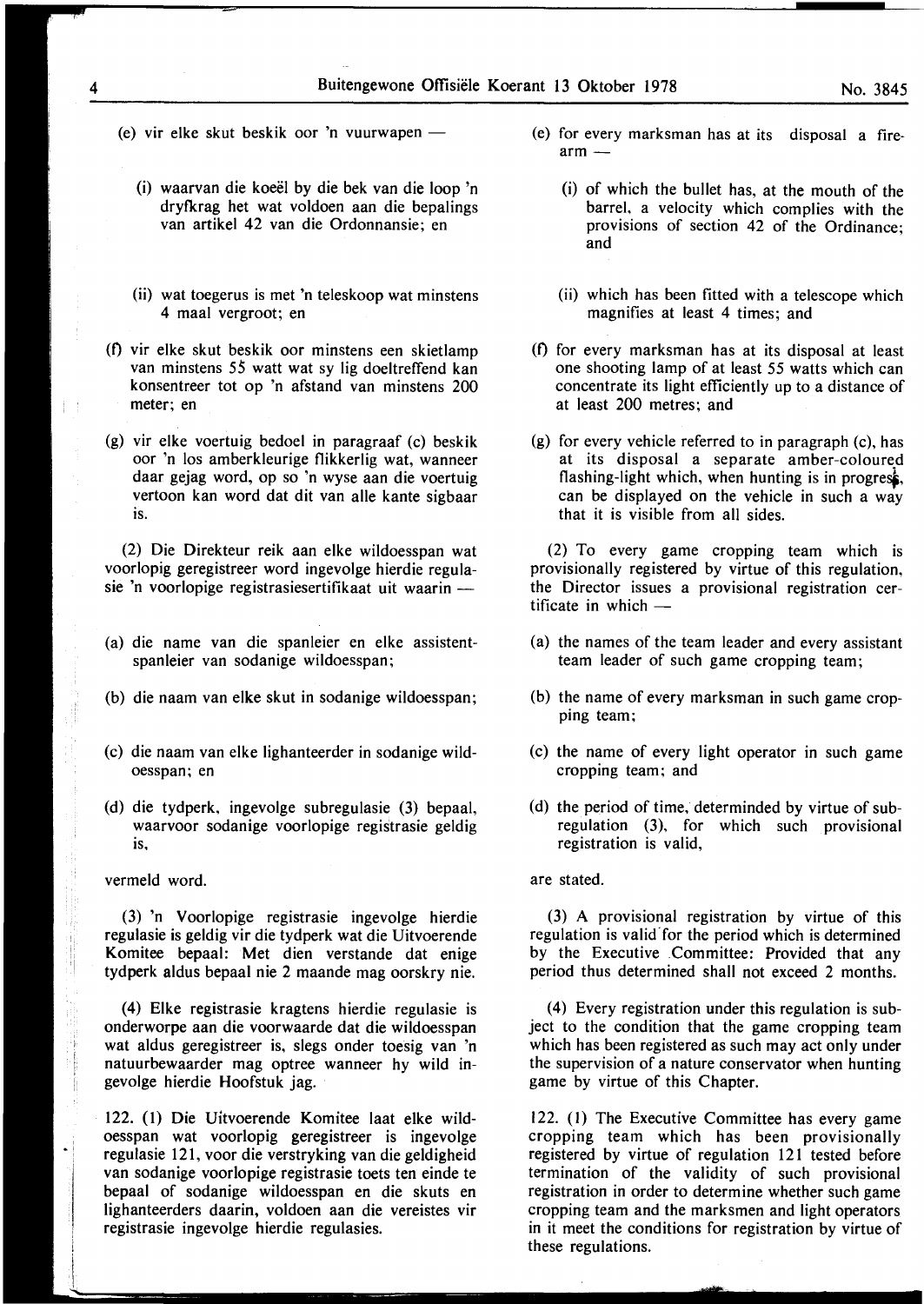- (2) Bedoelde toets word uitgevoer  $-$
- (a) deur 'n beampte of beamptes van die Afdeling Natuurbewaring en Toerisme deur die Direkteur aangewys; en
- . (b) op 'n datum of datums wat die Direkteur in oorleg met die spanleier van die betrokke wildoesspan bepaal, welke datum of datums voor die verstryking van die geldigheid van sodanige voorlopige registrasie moet wees.

(3) Indien die Uitvoerende Komitee op grond van die verslae oor bedoelde toets wat aan hom voorgele is, oortuig is dat sodanige wildoesspan  $-$ 

- (a) beskik oor 'n geskikte spanleier;
- (b) beskik oor minstens 3 skuts wat in staat en bevoeg is om  $-$ 
	- (i) met behulp van kunsmatige lig te onderskei tussen verskillende soorte wild;
	- (ii) minstens 95% kop- en nekskote in die nag te skiet;
	- (iii) toestande wat akkuraatheid beinvloed te bepaal en daarvoor te korrigeer;
	- (iv) wildkarkasse doeltreffend te bloei en onder veldtoestande die ingewande daarvan higiënies te verwyder en die karkas weer higiënies toe te maak; en
	- (v) vuurwapens veilig te hanteer;

1 i

- (c) vir elke skut bedoel in paragraaf (b) beskik oor minstens een lighanteerder wat in staat en bevoeg is om  $-$ 
	- (i) wild met behulp van kunsmatige lig op te spoor en tot stilstand te dwing;
	- (ii) met behulp van kunsmatige Jig te onderskei tussen verskillende soorte wild; en
	- (iii) wildkarkasse doeltreffend te bloei en onder veldtoestande die ingewande daarvan higienies te verwyder en die karkas weer higiënies toe te maak;
- (d) in staat en bevoeg is om as 'n eenheid doeltreffend en veilig op te tree wanneer bulle jag; en
- (e) beskik oor die toerusting vermeld in paragrawe (c), (d), (e) en (f) van subregulasie (1) van regulasie 121,
- (2) The test referred to is carried out  $-$
- (a) by an officer or officers of the Nature Conservation and Tourism Division appointed by the Director; and
- (b) on a date or dates determined by the Director in collaboration with the team leader of the game cropping team concerned, which date or dates must be prior to the termination of validity of such provisional registration.

(3) If the Executive Committee is satisfied, on account of the reports concerning the tests referred to which have been submitted to it, that such game cropping team  $-$ 

- (a) has a suitable team leader at its disposal;
- (b) has at its disposal at least 3 marksmen who are able and qualified to  $-$ 
	- (i) distinguish between different species of game with the help of artificial light;
	- (ii) shoot at least 95% head and neck shots at night;
	- (iii) determine conditions which influence accuracy and to adjust for them;
	- (iv) efficiently bleed game carcases, remove their intestines hygienically under veld conditions and hygienically close the carcass once more; and
	- (v) safely handle firearms;
- (c) for each marksman referred to in paragraph (b) has at its disposal at least one light operator who is able and qualified to  $-$ 
	- (i) locate game and force it to a standstill by means of artificial light;
	- (ii) distinguish between different species of game by means of artificial light; and
	- (iii) bleed game carcases efficiently, hygienically remove their intestines under veld conditions and hygienically close the carcass once more;
- (d) is able and qualified to act efficiently and safely as a unit when hunting; and
- (e) has at its disposal the equipment referred to in paragraphs  $(c)$ ,  $(d)$ ,  $(e)$  and  $(f)$  of subregulation  $(1)$ of regulation 121,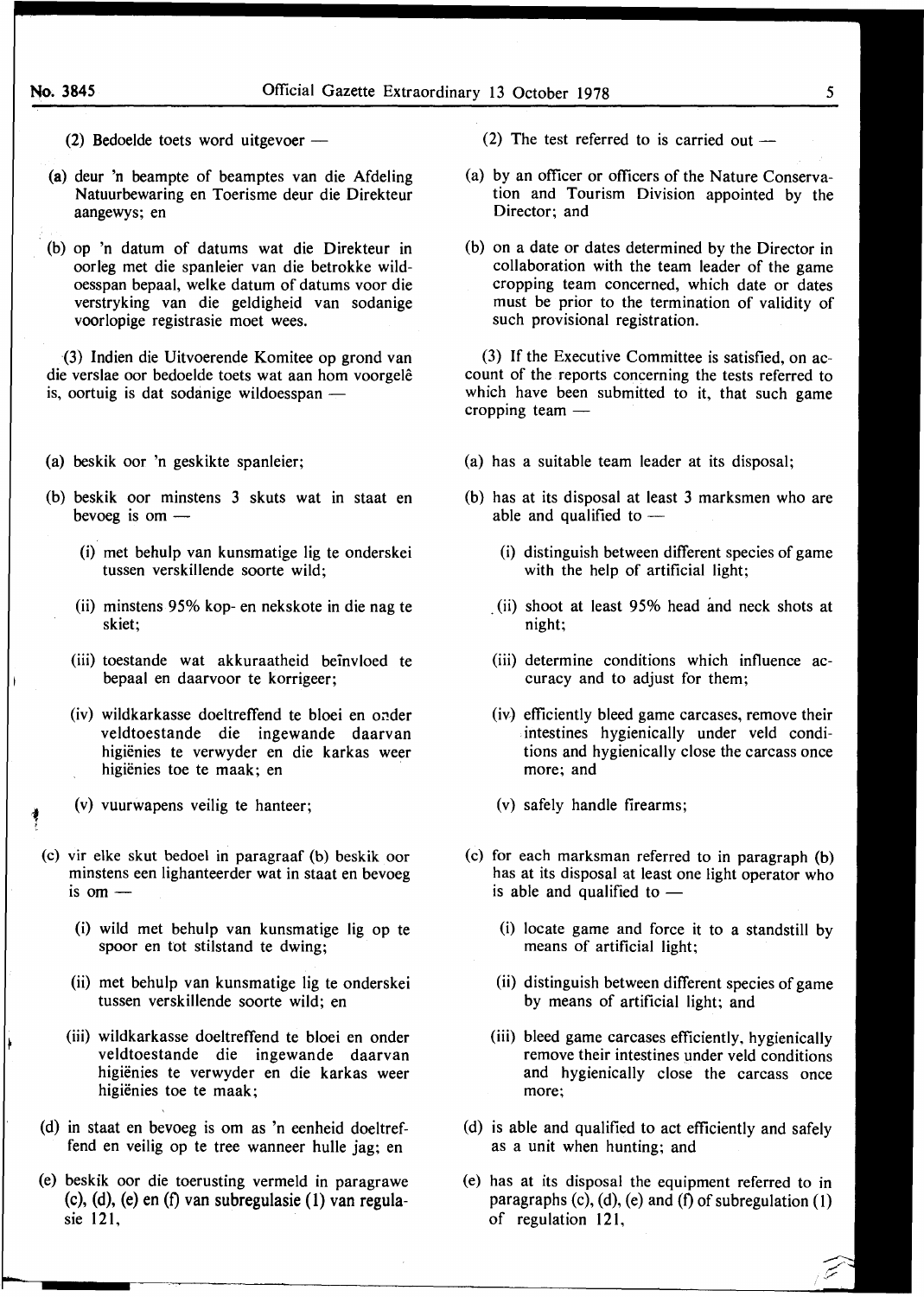keur die Uitvoerende Komitee die registrasie van sodanige wildoesspan en van elke skut en lighanteerder in sodanige wildoesspan goed.

(4) Wanneer die Uitvoerende Komitee die registrasie van 'n wildoesspan goedgekeur het  $-$ 

- (a) teken die Direkteur  $-$ 
	- (i) die naam van sodanige wildoesspan;
	- (ii) die name, van die spanleier en elke assistentspanleier van sodanige wildoesspan;
	- (iii) die name van al die skuts in sodanige wildoesspan wat by 'n toets ingevolge hierdie regulasie voldoen het aan die vereistes uiteengesit in subregulasie  $(3)(b)$ ; en
	- (iv) die name van al die lighanteerders in sodanige span wat by 'n toets ingevolge hierdie regulasie voldoen het aan die vereistes uiteengesit in subregulasie (3)(c),

aan in 'n register wat hy vir dié doel byhou,  $\sqrt{2}$ 

(b) reik die Direkteur -  $\left\langle \frac{\partial f}{\partial x^2}, \frac{\partial f}{\partial y^2}, \frac{\partial f}{\partial z^2} \right\rangle$ 

- (i) aan die wildoesspan 'n registrasiesertifikaat uit waarin die besonderhede bedoel in paragraaf (a) vermeld wor
- (ii) aan elke persoon wie se naam ingevolge paragraaf (a)(iii) of  $f(y)$  in die register bedoel in paragraaf (a) aangeteken is 'n sertifikaat uit waarin-

(aa) sy na $a$ m;

(bb) die naam van die wildoesspan waarvan  $My$  'n lid is; en

 $(\phi c)$  die hoedanigheid waarin hy mag optree,

vermeld word.

(5) 'n Sertifikaat wat ingevolge subregulasie  $(4)(b)(ii)$  aan 'n persoon uitgereik is, magtig sodanige persoon om in die hoedanigheid vermeld in sodanige sertifikaat op te tree as lid van enige ander wildoesspan as die vermeld op sodanige sertifikaat: Met dien verstande dat indien so 'n persoon permanent toetree tot enige ander wildoesspan as die vermeld op sodanige sertifikaat, hy die Direkteur skriftelik daarvan in kennis moet stel en bedoelde sertifikaat aan die Direkteur moet voorlê vir endossement<br>dienooreenkomstig. Direkteur moet voorlê vir endossem<br>dienooreenkomstig.<br>Com la socialiste and **36/8**5

\ *(o)* IMI *c.(* ' \_; ~ ( *'t/ {\...* C:::,(R *0 (.)* 

the Executive Committee approves the registration of such game cropping team and of each marksman and light operator in such game cropping team.

(4) When the Executive Committee has approved the registration of a game cropping team -

- $(a)$  the Director enters  $-$ 
	- (i) the name of such game cropping team;
	- (ii) the names of the team leader and each assistant team leader of such game cropping team;
	- (iii) the names of all the marksmen in such game cropping team who have during a test by virtue of this regulation met the conditions  $set$ out in subregulation  $(3)(b)$ ; and
	- (iv) the names of all the light operators in such team who have during a test in accordance with this regulation met the conditions set out in subregulation (3)(c),
	- in a register he keeps for this purpose,
- (b) the Director issues  $-$ 
	- (i) a registration certificate, in which the details referred to in paragraph  $(a)$  are stated, to the game cropping team; and */ /*
	- $(ii)$  to every person whose name has been entered in the register referred to in paragraph (a)(iii) or (iv), a certificate/in which

*)* 

- $(aa)$  his name;
- (bb) the name of the game cropping team of which he is a member; and

 $(cc)'$  the capacity in which he may act,

are stated.

I

·(5) A certificate issued to a person by virtue of subregulation  $(4)(b)(ii)$  authorises such person to act in the capacity referred to in such certificate as a member of any game cropping team other than that stated on such certificate: Provided that, should such a person permanently join any game cropping team other than that stated on such certificate, he shall notify the Director thereof in writing and shall submit the certificate referred to the Director for endorsement to this effect.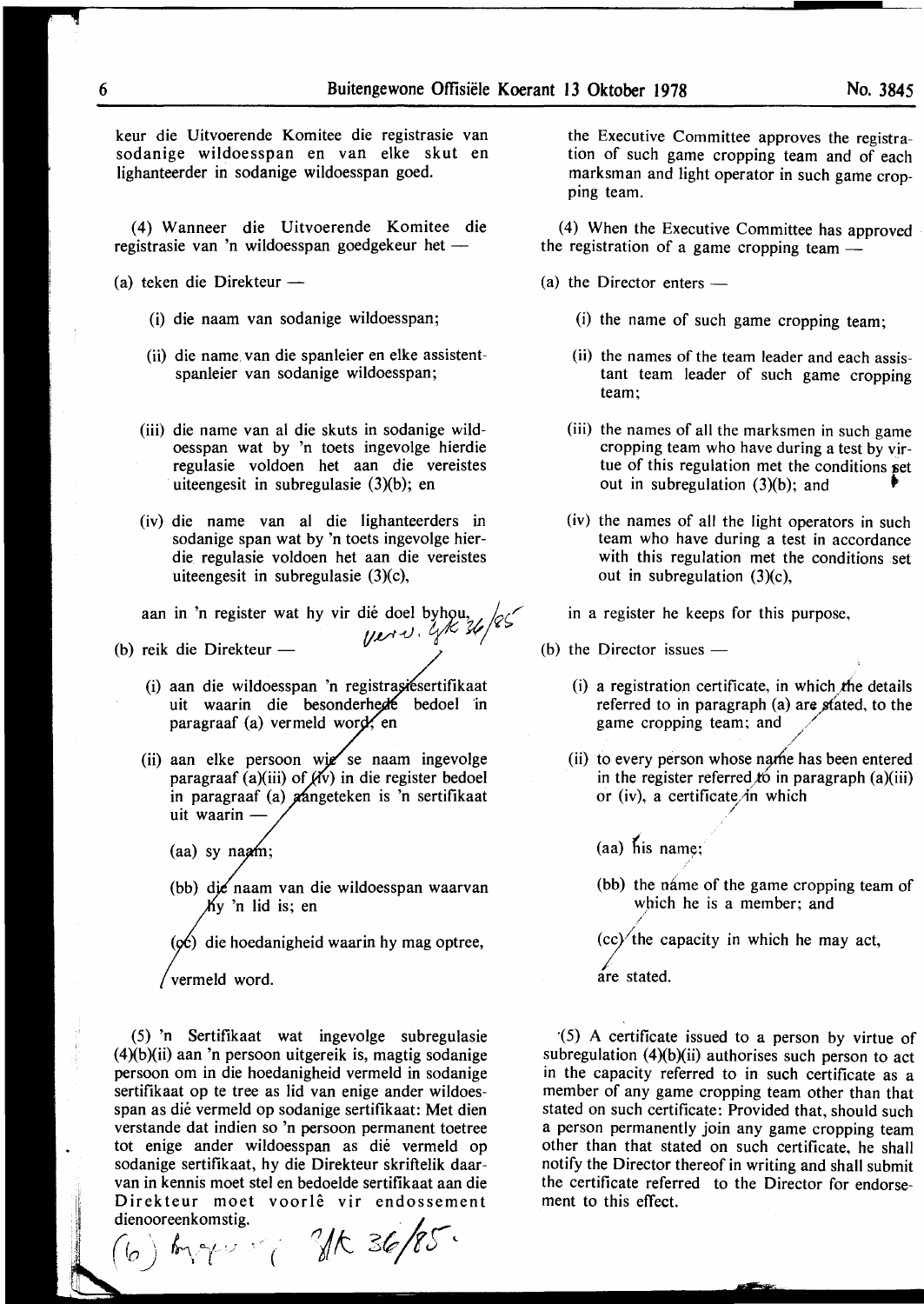$'$ 

123. (1) Die Ieier van 'n wildoesspan mag slegs met die goedkeuring van die Uitvoerende Komitee vervang word.

- $(2)$  Wanneer —
- (a) enige assistent-spanleier van 'n wildoesspan vervang word; of
- (b) enige skut of lighanteerder van 'n wildoesspan permanent uit sodanige wildoesspan tree; of
- (c) iemand permanent tot 'n wildoesspan toetree as skut of as lighanteerder,

moet die spanleier van sodanige wildoesspan, behoudens die bepalings van subregulasie (3), die Direkteur skriftelik daarvan in kennis stel en die registrasiesertifikaat of voorlopige registrasiesertifikaat wat aan sodanige wildoesspan uitgereik is, by die Direkteur indien vir endossement dienooreenkomstig.

- (3) (a) Wanneer iemand wie se naam nie in 'n registrasiesertifikaat of 'n voorlopige registrasiesertifikaat vermeld word nie, tot 'n wildoesspan wil toetree, moet die spanleier van sodanige wildoesspan skriftelik by die Uitvoerende Komitee aansoek doen om die toelating van sodanige persoon tot sodanige wildoesspan.
	- (b) In sodanige aansoek moet vermeld word  $-$ 
		- (i) die naam van die betrokke persoon, en of hy van voorneme is om op te tree as skut of as lighanteerder; en
		- (ii) indien die betrokke persoon voornemens is om as skut op te tree, of die span vir bedoelde voornemende skut beskik oor die toerusting vermeld in paragrawe (c), (d), (e) en (f) van subregulasie (1) van regulasie 121.
	- (c) Die Uitvoerende Komitee kan enige aansoek ingevolge hierdie subregulasie na goeddunke weier of die persoon om wie se toelating aansoek gedoen word voorlopig as lid van 'n wildoesspan toelaat: Met dien verstande dat  $-$ 
		- (i) niemand as skut aldus toegelaat word nie tensy die Uitvoerende Komitee oortuig is dat die betrokke wildoesspan vir sodanige persoon beskik oor die toerusting vermeld in paragrawe (c), (d), (e) en  $(f)$  van subregulasie  $(1)$ van regulasie 121;

123. (1) The leader of a game cropping team may be replaced only with the approval of the Executive Committee.

- $(2)$  When  $-$
- (a) any assistant team leader of a game cropping team is replaced; or
- (b) any marksman or light operator of a game cropping team permanently leaves such game cropping team; or
- (c) someone permanently joins a game cropping team as a marksman or light operator,

the team leader of such game cropping team shall, subject to the provisions of subregulation (3), notify the Director thereof in writing, and submit the registration certificate or provisional registration certificate issued to such game cropping team to the Director for endorsement to this effect.

(3) (a) When somebody whose name does not appear on a registration certificate or provisional registration certificate desires to join a game cropping team, the team leader of such game cropping team shall apply in writing to the Executive Committee to have such person admitted to such game cropping team.

- (b) In such application must be stated  $-$ 
	- (i) the name of the person concerned, and whether he intends to act as a marksman or light operator; and
	- (ii) if the person concerned intends acting as a marksman, whether the team has at its disposal for the said intending marksman the equipment referred to in paragraphs (c),  $(d)$ , (e) and (f) of subregulation (1) of regulation 121.
- (c) The Executive Committee may refuse any application by virtue of this subregulation as it deems fit, or provisionally admit as a member of a game cropping team the person for whose admittance application is made: Provided that -
	- (i) no-one is thus admitted as a marksman unless the Executive Committee is satisfied that the game cropping team concerned has at its disposal for such person the equipment mentioned in paragraphs (c), (d), (e) and (f) of subregulation  $(1)$  of regulation 121;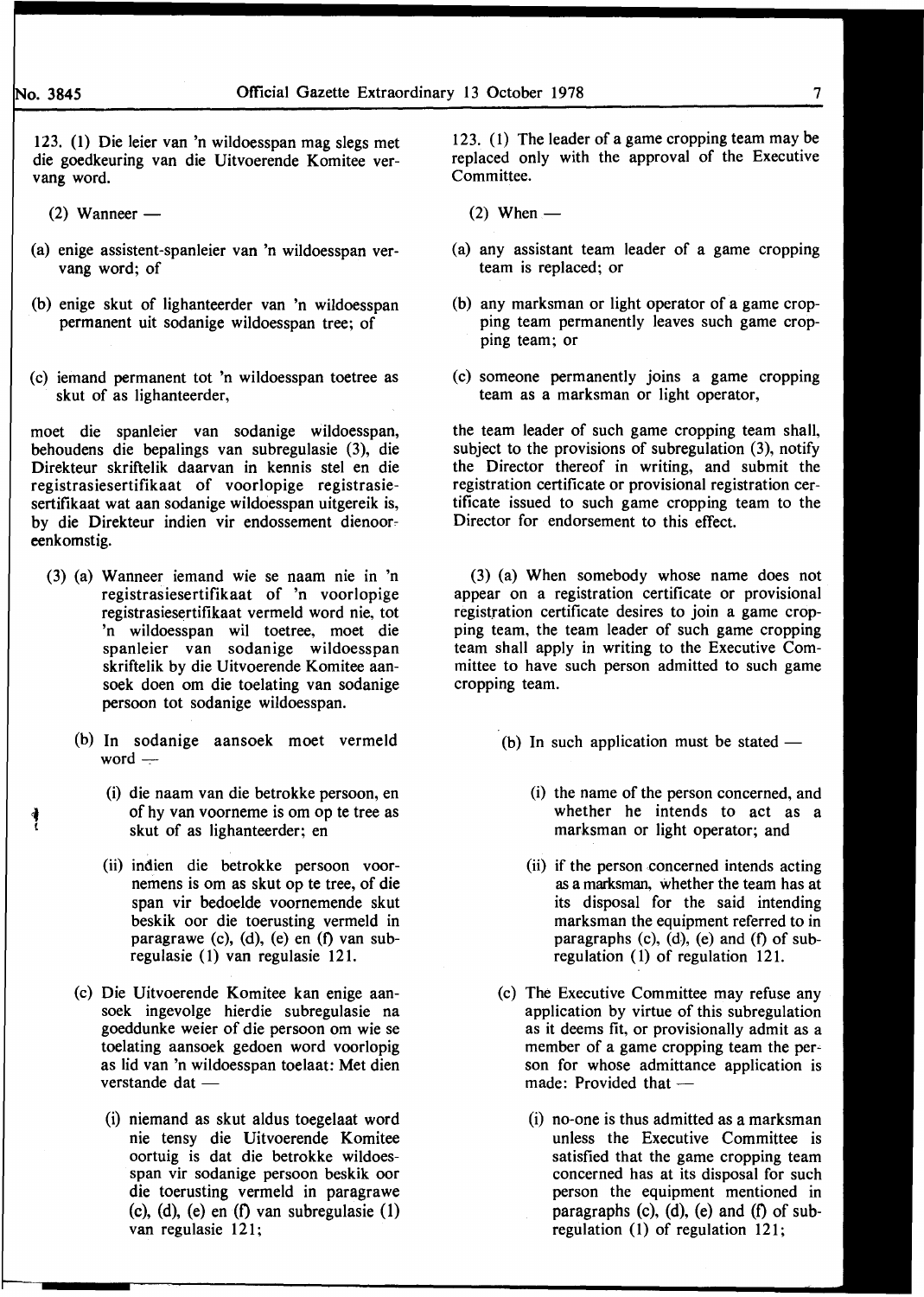- $(iii)$  hoogstens
	- (aa) twee persone wat as skuts aldus toegelaat is;
	- (bb) vier persone wat as lighanteerders aldus toegelaat is,

tegelykertyd sodanige lede van so 'n wildoesspan mag wees.

- (d) Indien iemand ingevolge hierdie regulasie voorlopig toegelaat word as lid van 'n wildoesspan, reik die Direkteur aan die spanleier van sodanige wildoesspan 'n sertifikaat uit waarin -
	- (i) die naam van die betrokke persoon;
	- (ii) die feit dat hy voorlopig toegelaat is tot die betrokke wildoesspan; en
	- (iii) die tydperk ingevolge paragraaf (e) bepaal waarvoor sodanige voorlopige toelating geldig is,

vermeld word.

- (e) 'n Voorlopige toelating tot 'n wildoesspan ingevolge hierdie regulasie is geldig vir die tydperk wat die Uitvoerende Komitee bepaal: Met dien verstande dat enige tydperk aldus bepaal nie 2 maande mag oorskry nie.
- (f) Die Uitvoerende Komitee laat elke persoon wat voorlopig tot 'n wildoesspan toegelaat is voor die verstryking van die geldigheid van sodanige voorlopige toelating toets ten einde te bepaal of sodanige persoon  $-$ 
	- (i) indien hy as skut aldus toegelaat is, voldoen aan die kwalifikasies uiteengesit in regulasie 122(3) (b); en
	- (ii) indien hy as lighanteerder aldus toegelaat is, voldoen aan die kwalifikasies uiteengesit in regulasie 122(3) (c).
- (g) Bedoelde toets word uitgevoer  $-$ 
	- (i) deur 'n beampte of beamptes van die Afdeling Natuurbewaring en Toerisme deur die Direkteur aangewys; en
	- (ii) op 'n datum of datums wat die Direkteur in oorleg met die spanleier van die betrokke wildoesspan bepaal, welke datum of datums voor die
- $(iii)$  not more than  $-$ 
	- (aa) two persons who have thus been admitted as marksmen;
	- (bb) four persons who have thus been admitted as light operators,

may simultaneously be such members of such a game cropping team.

- (d) If someone is provisionally admitted as a member of a game cropping team by virtue of this regulation, the Director issues to the team leader of such game cropping team a certificate in which
	- (i) the name of the person concerned;
	- (ii) the fact that he has been provisionally  $\mathbf{\hat{i}}$ dmitted to the game cropping team concerned; and
	- (iii) the period of time determined by virtue of paragraph (e) for which such provisional admittance is valid,

are stated.

- (e) Provisional admittance to a game cropping team by virtue of this regulation is valid for the period which the Executive Committee determines: Provided that any period thus determined shall not exceed 2 months.
- (0 The Executive Committee has every person tested who has been admitted provisionally to a game cropping team before the termination of the validity of the said provisional admittance in order to determine whether the said person  $-$ 
	- (i) meets the conditions set out in regulation 122 (3) (b), when he has been admitted as a marksman; and
	- (ii) meets the conditions set out in regulation 122 (3) (c), when he has been admitted as a light operator.
- (g) The said test is carried out  $-$ 
	- (i) by an officer or officers of the Nature Conservation and Tourism Division nominated by the Director; and
	- (ii) on a date or dates determined by the Director in collaboration with the leader of the game cropping team concerned, which date or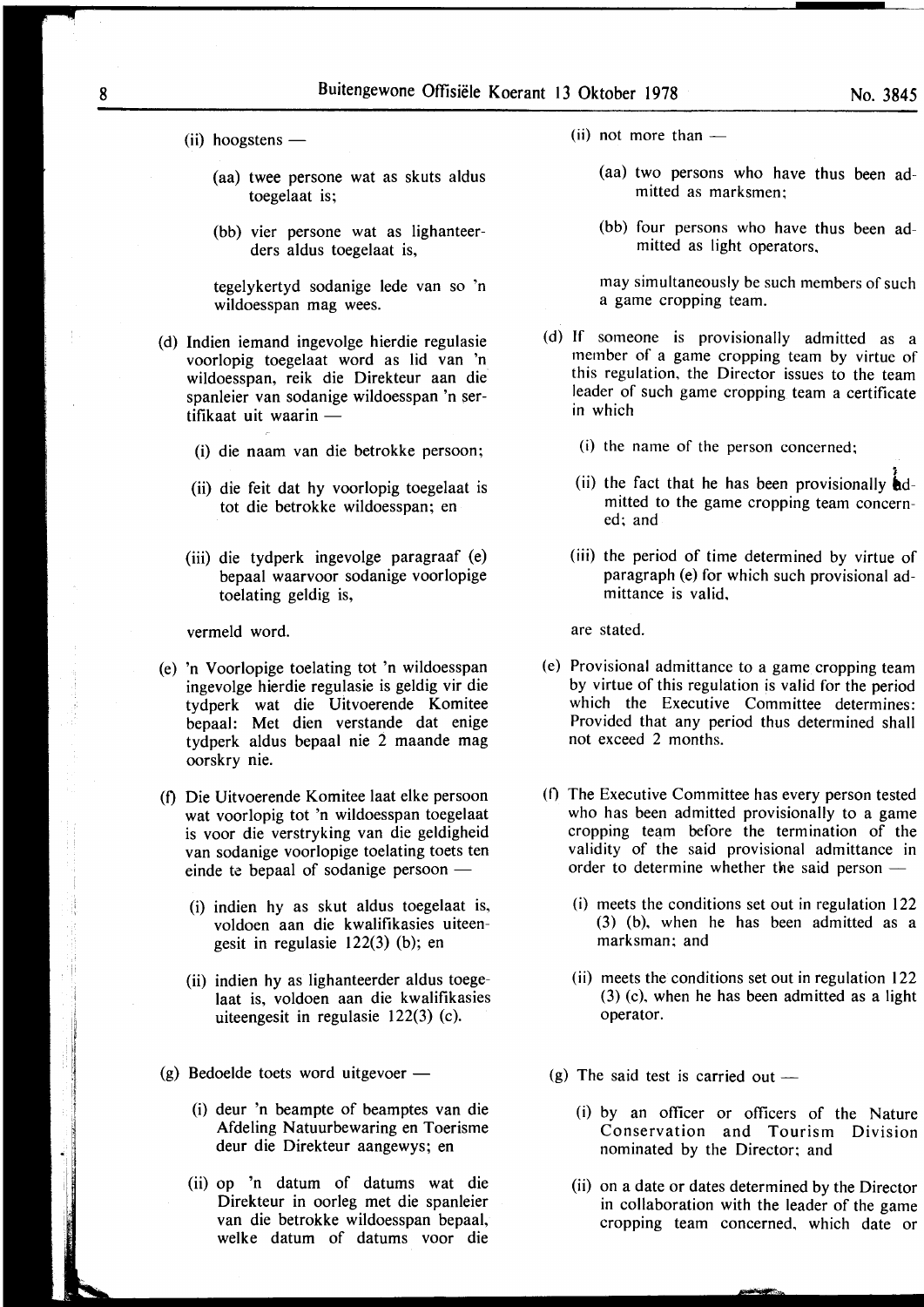verstryking van die geldigheid van sodanige voorlopige registrasie moet wees

- (h) Indien die Uitvoerende Komitee op grond van die verslae oor bedoelde toets wat aan hom voorgele is, oortuig is dat die persoon wat aldus getoets  $i$ s  $-$ 
	- (i) indien hy 'n skut is, voldoen aan die kwalifikasies uiteengesit in regulasie 122 (3) (b); en
	- (ii) indien hy 'n Iighanteerder is, voldoen aan die kwalifikasies uiteengesit in regulasie 122(3)(c);

keur hy die toelating van sodanige persoon tot die betrokke wildoesspan goed: Met dien verstande dat die Uitvoerende Komitee nie enige sodanige toelating as skut goedkeur nie tensy die betrokke wildoesspan oor die nodige toerusting en minstens een lighanteerder vir sodanige skut beskik.

- (i) Wanneer die Uitvoerende Komitee die toelating van 'n persoon tot 'n wildoesspan goedgekeur  $het-$ 
	- (i) teken die Direkteur die naam van bedoelde persoon ooreenkomstig die hoedanigheid waarin hy tot sodanige wildoesspan toegelaat is, teenoor die naam van sodanige wildoesspan aan in die register bedoel in regulasie  $122(4)(a)$ ;
	- (ii) stet die Direkteur die spanleier van die sodanige wildoesspan skriftelik dienooreenkomstig in kennis en versoek hy ! bedoelde spanleier om die registrasiesertifikaat van sodanige wildoesspan binne die tydperk deur hom bepaal aan hom voor te le om dit dienooreenkomstig te endosseer; en
	- (iii) reik die Direkteur aan die persoon wat aldus toegelaat word, 'n sertifikaat uit *mutatis mutandis* ooreenkomstig regulasie  $122(4)(b)(ii)$ .

124. (l) Die spanleier, of in sy afwesigheid die assistent-spanleier, of indien daar meer as een assistent-spanleier is daardie assistent-spanleier deur die spanleier aangewys, is in beheer van die bedrywighede van 'n wildoesspan wat wild ingevolge hierdie hoofstuk jag.

(2) Die in subregulasie (I) bedoelde spanleier of assistent-spanleier moet, wanneer wild aldus gejag word, toesien dat -

(a) die bepalings van die Ordonnansie en van hierdie regulasies; en

dates shall be prior to the termination of validity of such provisional registration.

- (h) If on the strenght of the reports concerning the test submitted to it, the Executive Committee is satisfied that the person thus tested -
	- (i) satisfies the qualifications set out in regulation  $122$  (3)(b), if he is a marksman; and
	- (ii) satisfies the qualifications set out in regulation  $122(3)(c)$ , if he is a light operator;

it approves the admittance of the said person to the game cropping team concerned: Provided that the Executive Committee does not approve any such admittance as a marksman, unless the said game cropping team has at its disposal the necessary equipment and at least one light operator for the said marksman.

- (i) When the Executive Committee has approved the admittance of a person to a game cropping team -
	- (i) the Director enters in the register referred to in regulation  $122(4)(a)$  the name of the said person according to the capacity in which he has been admitted to the game cropping team concerned opposite the name of such game cropping team;
	- (ii) the Director accordingly notifies the leader of the game cropping team concerned in writing and requests the said team leader to submit to him within the time specified by him the registration certificate of such game cropping team so as to endorse it accordingly; and
	- (iii) the Director issues to the person thus admitted a certificate *mutatis mutandis* in accordance with regulation  $122$  (4)(b)(ii).

124. (I) The team leader, or in his absence the assistant team leader, or, if there is more than one assistant team leader, the assistant team leader nominated by the team leader, is in control of the activities of a game cropping team hunting game in terms of this chapter.

(2) The team leader or assistant team leader referred to in subregulation (1) shall, when game is being thus hunted, see to it that  $-$ 

(a) the provisions of the Ordinance and of these regulations; and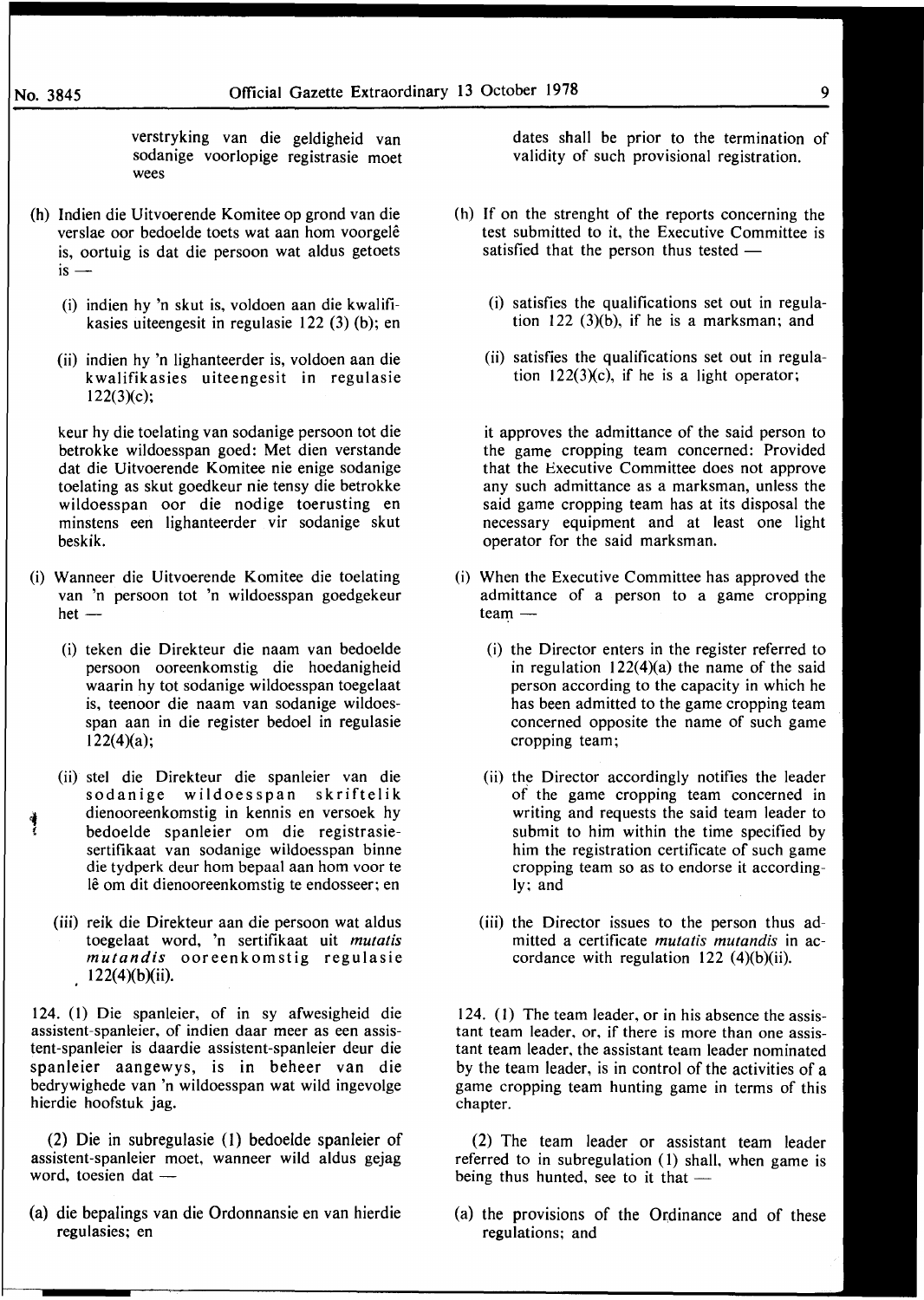- (b) die voorwaardes waaraan enige toestemming wat verleen is om sodanige wild aldus te jag, onderworpe is; en
- (c) die voorwaardes waaraan die registrasie van sodanige wildoesspan onderworpe is,

streng nagekom word.

(3) Die in subregulasie (1) bedoelde spanleier of assistent-spanleier het die mag om -

- (a) die lede van sodanige wildoesspan te belet om terwyl wild aldus gejag word, sterk drank of 'n verdowingsmiddel wat 'n narkotiese uitwerking het te gebruik;
- (b) enige lid van sodanige wildoesspan wat, terwyl wild aldus gejag word, na die mening van bedoelde spanleier of assistent-spanleier-
	- (i) onder die invloed is van sterk drank of 'n verdowingsmiddel wat 'n narkotiese uitwerking het;
	- (ii) sterk drank of 'n verdowingsmiddel wat 'n narkotiese uitwerking het gebruik in stryd met 'n beletsel wat bedoelde spanleier of assistent-spanleier ingevolge paragraaf (a) opgelê het:
	- (iii) roekeloosheid of nalatigheid waardeur die veiligheid van lewens of eiendom bedreig word of bedreig kan word, aan die dag lê;
	- (iv) enige bepaling van die Ordonnansie of hierdie regulasies, of die voorwaardes van die toestemming waarkragtens die wild aldus gejag word ofwaaraan die registrasie van die betrokke wildoesspan onderworpe is, oortree;
	- (v) meer as 10% lyfskote skiet,

verbied om verder aan die betrokke nag-oes deel te neem of hom enigsins daarmee te bemoei.

(4) Enige lid van 'n wildoesspan wat 'n wettige opdrag van die in subregulasie ( 1) bedoelde spanleier of assistent-spanleier of van 'n natuurbewaarder verontagsaam, is aan 'n misdryf skuldig.

(5) (a) Die in subregulasie (1) bedoelde spanleier of assistent~spanleier moet binne 5 dae na enige optrede deur hom ingevolge subregulasie (3)(b) skriftelik by die Direkteur verslag doen oor sodanige optrede.

- (b) the conditions to which any approval granted to hunt the said game is subject; and
- (c) the conditions to which the registration of such game cropping team is subject

are strictly complied with.

(3) The team leader or assistant team leader in terms of subregulation (1) has the power to  $-$ 

- (a) forbid the members of the said game cropping team to use liquor or drugs having a narcotic effect while thus hunting game;
- (b) forbid any member of the game cropping team who, in the opinion of the said team leader or assistant team leader, while thus hunting game $\frac{1}{n}$ 
	- (i) is under the influence of liquor or drugs having a norcotic effect;
	- (ii) uses liquor or drugs having a narcotic effect contrary to a ban imposed by the said team leader or assistant team leader in terms of paragraph  $(a)$ ;
	- (iii) acts in a reckless or negligent manner, thereby jeopardising or possibly jeopardising life or property;
	- (iv) contravenes any provision of the Ordinance or of these regulations or the conditions of the permission under which the game is being thus hunted or to which the registration of the game cropping team is subject;
	- (v) shoots a higher percentage of body shots than 10%;

to further take part in the night cropping operations or interfere therewith in any way.

(4) Any member of a game cropping team who disregards a lawful instruction of the team leader referred to in subregulation  $(1)$  or of an assistant team leader, or of a nature conservator, is guilty of an offence.

(5) (a) The team leader referred to in subregulation (1) or assistant team leader shall, within 5 days of any action by him by virtue of subregulation (3)(b), report to the Director in writing concerning such action.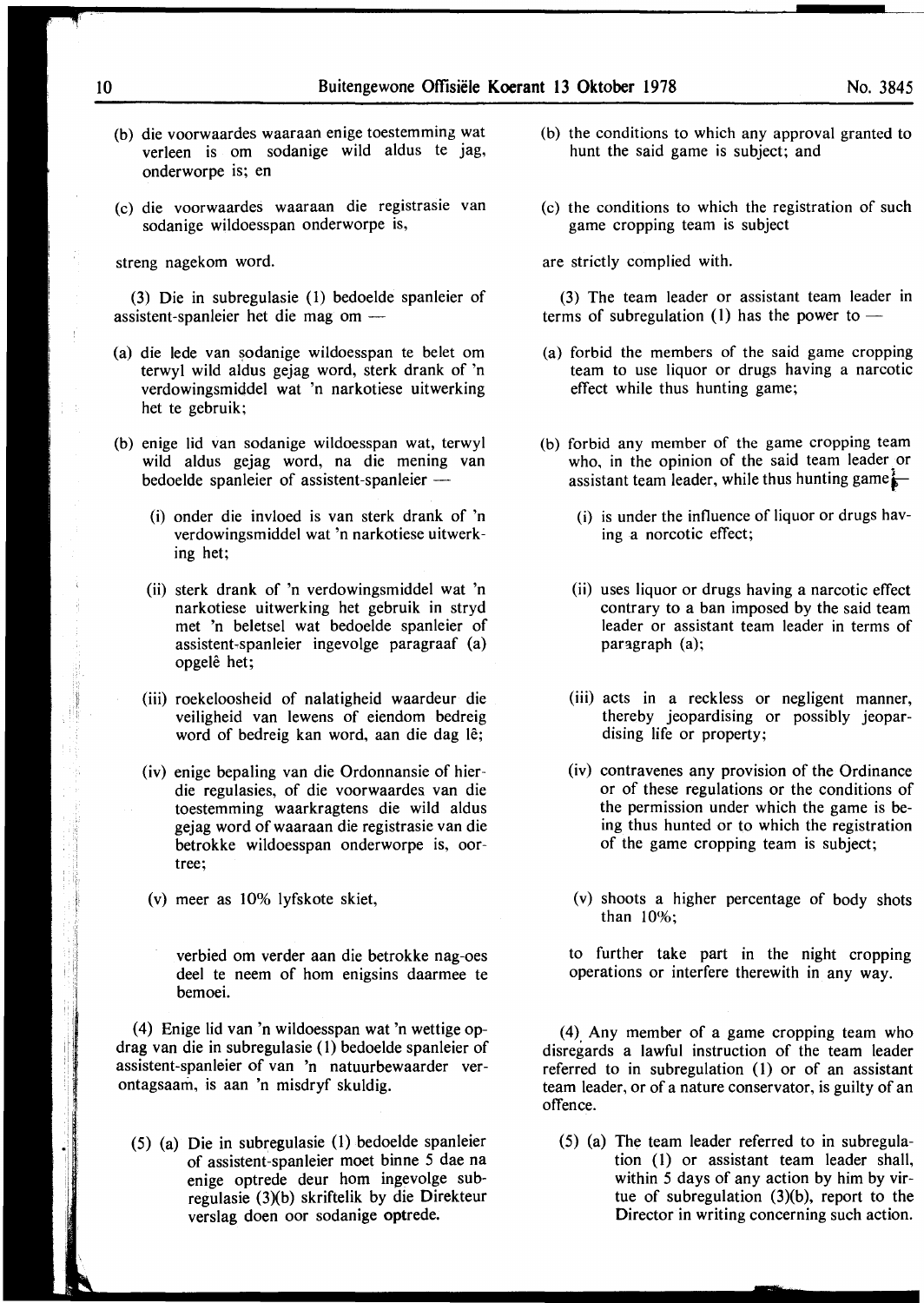(b) Die verslag bedoel in paragraaf (a) moet volledige besonderhede bevat betreffende die oorsake wat aanleiding tot sodanige optrede gegee het.

(6) Die spanleier van 'n wildoesspan moet binne l 0 dae na afloop van 'n nag-oes 'n opgaaf aan die Direkteur verstrek waarin vermeld word -

- (a) die fabrikaat en registrasienommer van elke voertuig wat daarvoor gebruik is;
- (b) die afstandmeterlesing van elke sodanige voertuig aan die begin en aan die einde van die nagoes;
- (c) die naam van elke persoon wat as bestuurder van of as skut, lighanteerder of helper op elke voertuig bedoel in paragraaf (a) aan die nagoes deelgeneem het;
- (d) die plek waar die nag-oes plaasgevind het en die tydsduur daarvan asook die nommer van die permit waardeur die nag-oes gemagtig is;
- (e) ten opsigte van elke skut bedoel in paragraaf  $(c)$  —
	- (i) die kaliber van elke vuurwapen wat deur sodanige skut gebruik is en die aantal patrone wat met elke sodanige vuurwapen afgevuur is;

(ii) die totale aantal bokke wat deur sodanige skut geskiet is; en

 $(iii)$  die aantal —

!

- (aa) kopskote;
- (bb) nekskote;
- (cc) lyfskote,

wat deur sodanige skut geskiet is;

- (f) met betrekking tot elke bok wat deur elke skut bedoel in paragraaf (c) geskiet is  $-$ 
	- (i) die tyd toe dit geskiet is;
	- (ii) die afstandmeterlesing van die voertuig toe dit geskiet is;
	- (iii) die geskatte ouderdom daarvan;
	- (iv) die soort daarvan; en

(b) The report referred to in paragraph (a) shall contain full details concerning the causes which led to such action.

( 6) The team leader of a game cropping team shall, within 10 days of the completion of a night cropping, submit a statement to the Director in which $-$ 

- (a) the make and registration number of each vehicle used for this purpose;
- (b) the odometer reading of each such vehicle at the beginning and at the end of the night cropping;
- (c) the name of every person who took part in the night cropping as a driver or a marksman, light operator or helper on every vehicle referred to in paragraph (a);
- (d) the place where the night cropping occurred and the duration thereof, as well as the number of the permit by which the night cropping was authorised;
- (e) in respect of each marksman referred to in paragraph  $(c)$  —
	- (i) the calibre of every firearm used by such marksman and the number of rounds of ammunition fired by each such firearm;
	- (ii) the total number of buck shot by such marksman; and
	- (iii) the number of  $-$ 
		- (aa) head shots;
		- (bb) neck shots:
		- (cc) body shots;

fired by such marksman; and

- (f) in respect of every buck shot by every marksman referred to in paragraph  $(c)$  —
	- (i) the time at which it was shot;
	- (ii) the odometer reading of the vehicle when it was shot;
	- (iii) its estimated age;
	- (iv) its species; and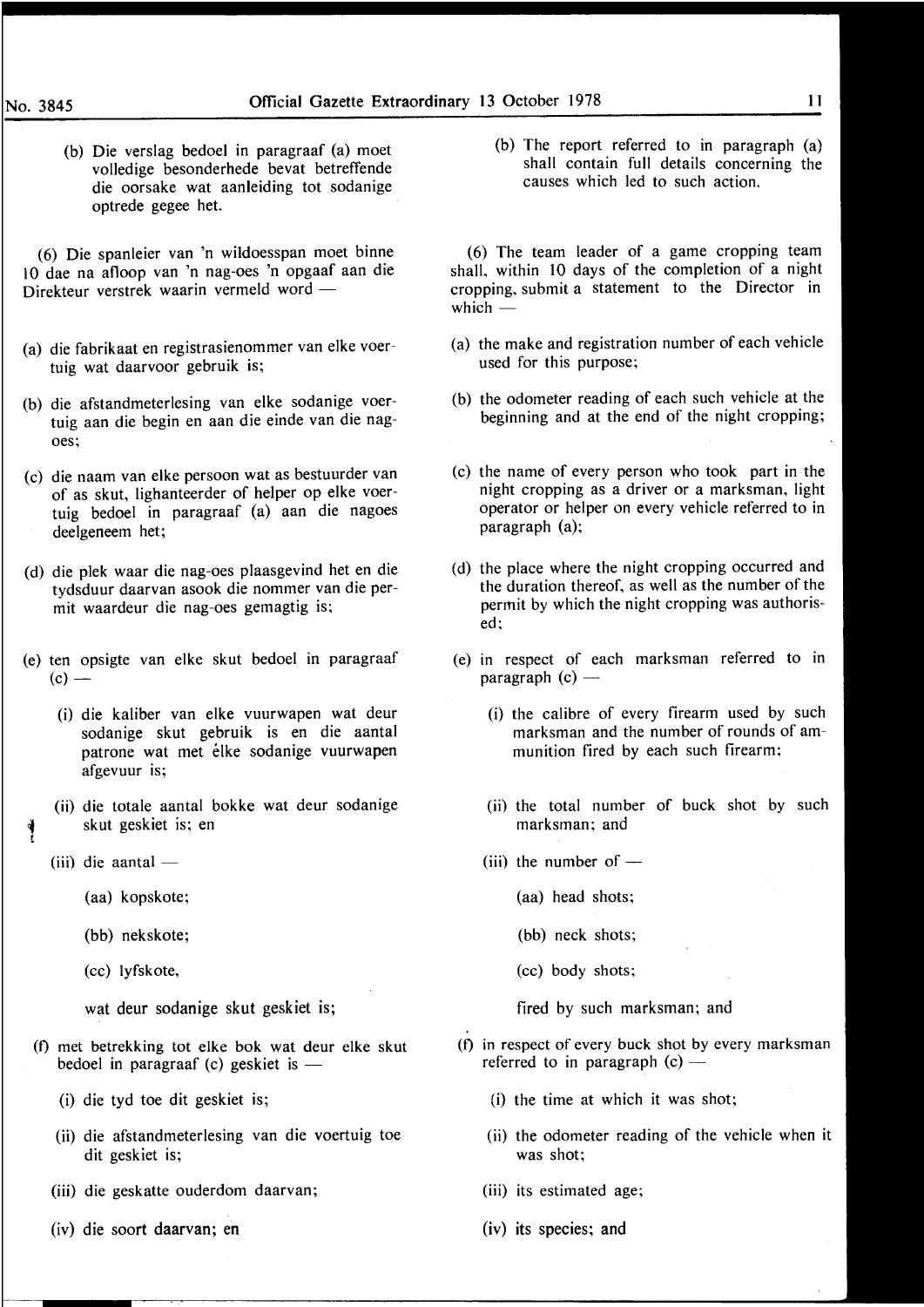- (v) die geslag daarvan en indien dit vroulik is ook-
	- (aa) of dit in melk was of nie;
	- (bb) of dit dragtig was of nie, en indien dit dragtig was ook die grootte van die fetus.

(7) Iemand wat nalaat om 'n verslag, opgaaf, besonderhede of inligting wat hy ingevolge hierdie regulasie moet verstrek of indien, aldus te verstrek of in te dien binne die tydperk wat daarvoor toegelaat is, of wat opsetlik valse besonderhede of inligting aldus verstrek, is aan 'n misdryf skuldig.

125 (Elke toestemming wat ingevolge artikel 38 van die Ordonnansie verleen word om wild ooreenkomstig die bepalings van hierdie Hoofstuk te laat jag is onderhewig aan die voorwaarde dat die wild wat kragtens sodanige toestemming gejag mag word gejag moet word binne die tydperk wat die Direkteur bepaal en indien bedoelde wild aldus gejag word vir bemarking buite die Gebied ook aan die verdere voorwaardes -

(a) dat die karkasse van aile wild wat aldus gejag word deur die Adjunk-direkteur van Veeartsenydienste in Suidwes-Afrika of iemand onder sy beheer deur hom daartoe aangewys geinspekteer moet word binne die tydperk deur hom bepaal; en

 $-(b)$  dat alle voorskrifte en opdragte wat in verband met die hantering van bedoelde karkasse en die ingewande daarvan uitgereik word deur die persoon wat die in paragraaf (a) bedoelde inspeksie  $\mu$ , uitvoer, streng nagekom moet word.

126. (I) 'n N ag-oes vind, indien die Direkteur aldus gelas, onder toesig van 'n natuurbewaarder plaas.

.. Lft&"' ,. ~ •,·/·"· 'L .• <sup>~</sup>.' *t* .. '

 $(3)$  Article need  $2k$ ,  $32/8$ p.

(2) 'n Natuurbewaarder onder wie se toesig 'n nagoes plaasvind kan te eniger tyd gedurende 'n nagoes die toerusting van die wildoesspan wat daaraan deelneem en die bedrywighede wat op sodanige nagoes betrekking het inspekteer en enige voertuig wat vir die doeleindes van sodanige nag-oes gebruik word, vergesel ten einde te bepaal of die bepalings van die Ordonnansie of hierdie regulasies of enige voorwaardes daarby of daarkragtens opgele wat op sodanige nag-oes betrekking het, nagekom word.

(3) 'n Natuurbewaarder onder wie se toesig 'n nagoes plaasvind, kan  $-$ 

(a) enige persoon wat na sy mening 'n gevaar inhou vir ander persone wat aan 'n nag-oes deelneem, by sodanige nag-oes belet;

- (v) its sex and in the event of its being female  $-$ 
	- (aa) whether it was in milk or not; and
	- (bb) whether it was pregnant or not, and in the event of its being pregnant also the size of the foetus.

(7) A person who neglects to supply or to submit a report, statement, details or information which he must supply or submit by virtue of this regulation within the time allowed therefor, or who purposefully thus supplies false details or information, is guilty of an offence.

 $125%$  Each permission granted by virtue of section 38 of the Ordinance to have game hunted in accordance with the provisions of this Chapter is subject to the condition that the game which may be hunted by  $\mathbf{dr}$ tue of such permission be hunted within the period of time the Director determines, and if the said game is thus hunted for marketing outside the Territory, also to the further conditions  $-$ 

- (a) that the carcases of all game hunted thus shall be inspected by the Deputy Director of Veterinary Services in South West Africa or someone under his control nominated thereto by him, within the period of time determined by him; and
- (b) that all prescriptions and instructions issued in connection with the handling of the said carcases and their intestines by the person carrying out the inspection referred to in paragraph (a) shall be strictly, complied with.  $^{(2)}$ <br>(2) Ackled.  $\left\{0\right\}$  is a paragram in the ral  $^{(3)}$ .  $^{(4)}$

126. (1) Should the Director instruct it, a night cropping takes place under the supervision of a nature conservator.

(2) A nature conservator under whose supervision a night cropping takes place may at any time during a night cropping inspect the equipment of the game cropping team which takes part in it and the activities which have a bearing on such night cropping, and accompany any vehicle used for the purposes of such night cropping in order to determine whether the provisions of the Ordinance or these regulations or any conditions imposed thereunder or by virtue thereof which have a bearing on such night cropping, are complied with.

 $(3)$  A nature conservator under whose supervision a night cropping takes place may  $-$ 

(a) prohibit any person he considers to be a danger to other persons taking part in a night cropping from being present at such night cropping;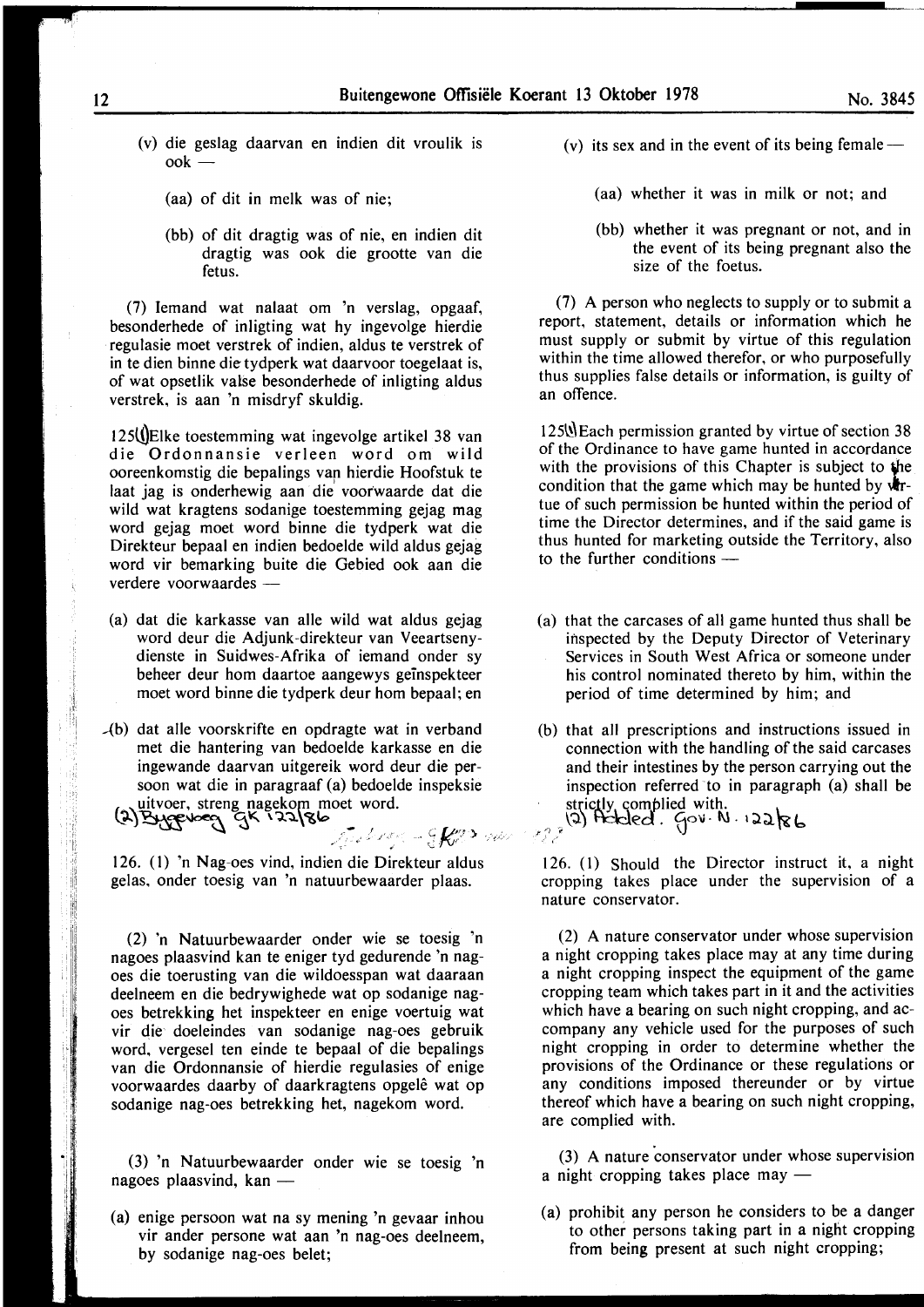8845

**A** sodanige nag-oes te eniger tyd stopsit indien  $\frac{1}{40}$  regulasies, of enige voorwaarde by of kragtens , enige bepaling van die Ordonnansie of die die Ordonnansie of die regulasies opgelê wat op ., sodanige nag-oes betrekking het, nie nagekom word nie.

 $\int_{\mathbb{R}}(4)$  'n Natuurbewaarder bedoel in subartikel (3) moet enige optrede deur hom kragtens genoemde subartikel binne 12 uur daarna aan die Direkteur rap**porteer.** 

 $\frac{1}{27}$ . (1) 'n Wildoesspan mag wild wat hy uit hoofde ~:van 'n indiensneming bedoel in regulasie 119 of enige ander ooreenkoms of andersins vir of namens die : eienaar of huurder van 'n plaas of grond moet jag, , slegs in die nag jag.

(2) Die spanleier van 'n wildoesspan moet die registrasiesertifikaat of voorlopige registrasiesertifikaat, na gelang van die geval, wat aan sodanige wildoesspan uitgereik is voortdurend by hom he terwyl ,.sodanige wildoesspan met 'n nag-oes besig is en moet sodanige sertifikaat te enige tyd gedurende 'n nag-oes toon aan 'n natuurbewaarder wat hom versoek om dit te doen.

(3) 'n Lid van 'n wildoesspan aan wie 'n registrasiesertifikaat ingevolge hierdie Hoofstuk uitgereik is, moet sodanige registrasiesertifikaat voortdurend by . hom he terwyl hy aan 'n nag-oes deelneem en moet sodanige sertifikaat toon aan enige natuurbewaarder wat hom tydens so 'n nag-oes versoek om dit te doen.

 $(4)$  Daar mag —

- $\mathbf{F}^*(\mathbf{a})$  wanneer kleinwild gejag word, hoogstens 1 motorbestuurder, 1 skut, 2 lighanteerders en 2 helpers;
	- (b) wanneer grootwild gejag word, hoogstens 1 motorbestuurder, 1 skut, 2 lighanteerders en 4 helpers,

op enige voertuig wees wat aan 'n nag-oes deelneem: Met dien verstande dat -

- (i) die bepalings van hierdie Quilie die eienaar (of sy bestuurder) of die huurder van die plaas of grond waarop sodanige nagoes plaasvind, nog die spanleier of 'n assistent-spanleier van die betrokke wildoesspan, nog enige natuurbewaarder verbied om op sodanige voertuig te wees of toegelaat te word nie;
- (ii) die spanleier van die betrokke wildoesspan met die voorafverkreë toestemming van die Direkteur die aantal ander persone wat die Direkteur goedkeur op enige sodanige voertuig mag toelaat.

(b) terminate such night cropping at any time should any provision of the Ordinance or the regulations, or any condition laid down under or by virtue of the Ordinance or the regulations which relate to such night cropping, not be complied with.

(4) A nature conservator referred to in subsection (3) shall report to the Director any action taken by him by virtue of the said subsection within 12 hours thereafter.

127. (I) A game cropping team may hunt game which it must hunt owing to an employment referred to in regulation 119 or any other agreement or otherwise for or on behalf of the owner or lessee of a farm or land only at night.

(2) The team leader of a game cropping team shall continuously have in his possession the registration certificate or provisional registration certificate, as the case may be, which has been issued to such game cropping team, while such game cropping team is carrying out a night cropping, and shall show such certificate to a nature conservator who requests him to do so, at any time during a night cropping.

(3) A r.1ember of a game cropping team to whom a registration certificate has been issued by virtue of this Chapter, shall always have such registration certificate in his possession while he is taking part in a night cropping, and shall show such certificate to any nature conservator who requests him to do so during a night cropping.

- (4) There may be  $-$
- (a) no more than 1 car driver, 1 marksman, 2 light operators and 2 helpers when small game is hunted;
- (b) no more than I car driver, I marksman, 2 light operators and 4 helpers when big game is hunted,

on any vehicle taking part in a night cropping: Provided that  $-$ 

- $(i)$  the provisions of this section do not prohibit the owner (or his manager) or the lessee of the farm or land on which such night cropping takes place, the team leader or an assistant team leader from the game cropping team in question, or any nature conservator from being on or being allowed on such vehicle;
- (ii) the team leader of the game cropping team concerned may with the previously-obtained permission of the Director allow the number of other persons approved by the Director on any such vehicle.